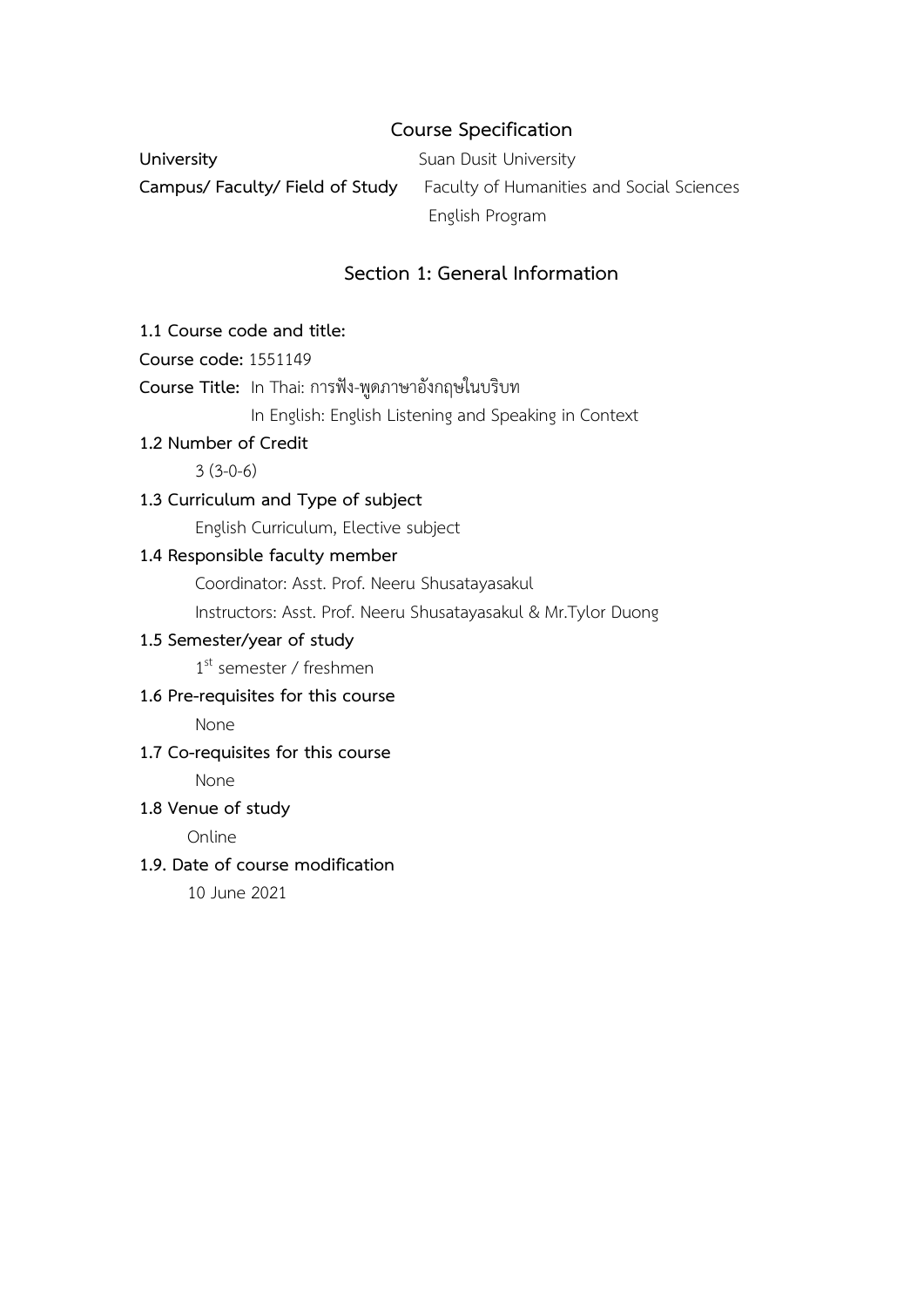## **Section 2: Aims and Objectives**

#### **2.1 Course Objectives**

1. Complete assigned tasks correctly and punctually.

2. Apply the knowledge of English language for personal and common interest.

3. Be able to listen and respond in English language about academic, social, and professional topics. Be able to summarize topic and main idea when listening correctly. Be able to classify types of information from printing and online media. Also, be able to deliver a presentation correctly and inclusively. All of abilities are equivalent to C1 (Proficient User) according to Common European Framework of Reference for Languages: learning, teaching, assessment (CEFR)

4. Apply the knowledge of English language which was assessed its outcomes in work effectively.

5. Be able to collaborate with other people effectively, have leadership skills, consider one's role and listen to other people's opinions and adjust oneself with varieties at work and in society.

6. Classify types of English information used in printing and online media and deliver a presentation in the meeting with technology.

#### **2.2 Purpose for course development and modification**

To provide students the knowledge and abilities to improve English listening and speaking skills essential for their real life and professions in the 21st century.

#### **Section 3: Course Management**

#### **3.1 Course description**

ฝึกทักษะการฟังและการพูด การฟังสื่อโฆษณา สถานการณ์ในการทำงานเพื่อจับใจความสาคัญและ ข้อมูลเฉพาะและเพื่อทำตามข้อแนะนำ การพูดแสดงความคิดเห็น การอภิปรายสถานการณ์ชีวิตประจำวัน และการโต้ตอบในด้านที่ตนสนใจในบริบทของชีวิตประจำวัน

Practice listening and speaking skills: listening to broadcast media and job-related situations for the main idea, for specific details and for following instructions, expressing personal opinions, discussing everyday situations, and responding to their topics of interest.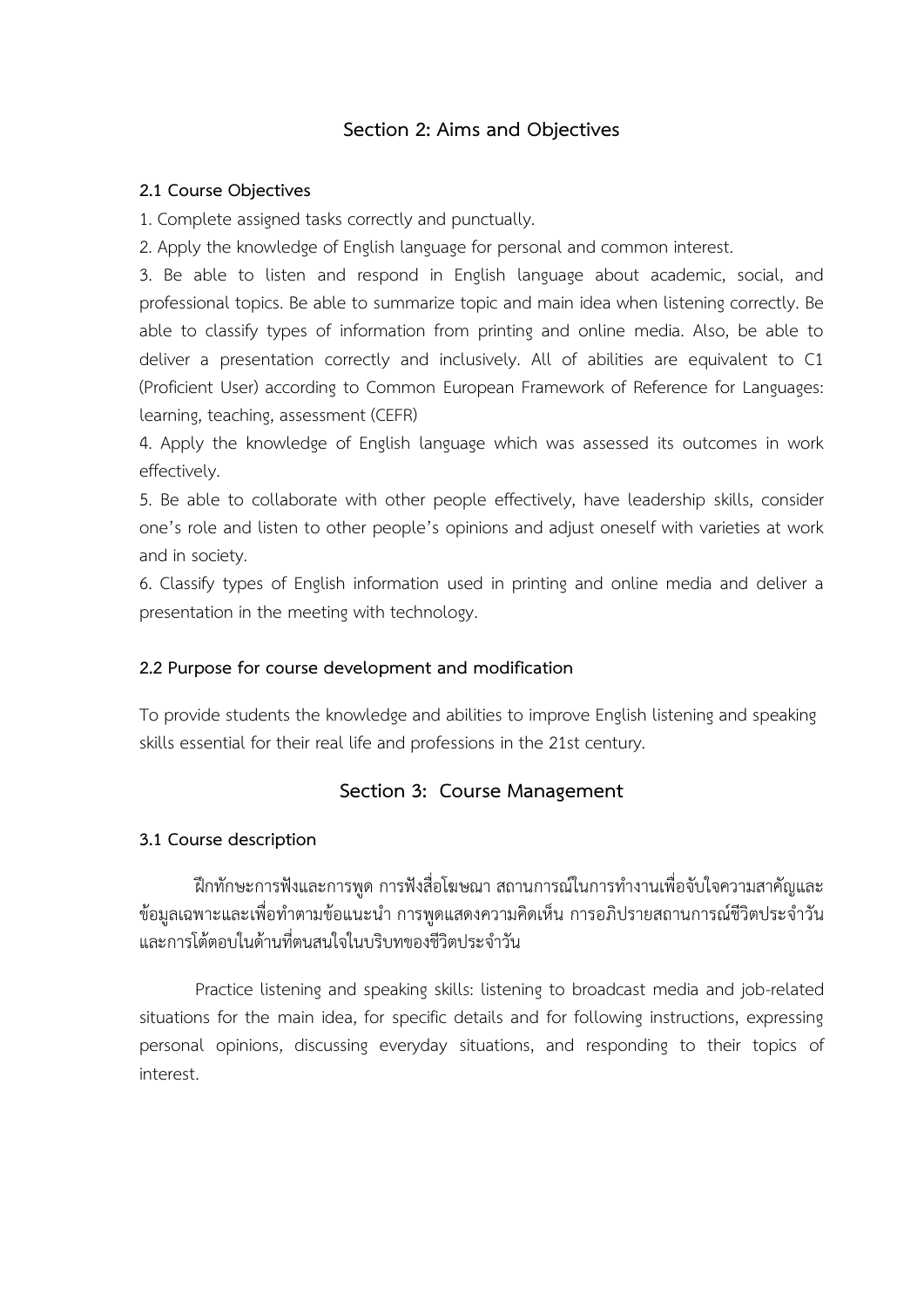## **3.2 Teaching Hours per semester**

| Lecture/Practice | <b>Additional Teaching</b> | Practice/Training/ | Self-study |
|------------------|----------------------------|--------------------|------------|
| hours            | <b>Hours</b>               | Fieldwork          |            |
| 45 hours         | 2-4 hrs. per wk. as per    |                    | 90 hours   |
|                  | need of students           |                    |            |

## **3.3 Consultation hours**

1) Group and/or individual consultations can be done on Wednesday 9am.-4 pm.

2) The instructor can be contacted at any time via Group Line Messenger: (trustchavi), email [ch-avi@hotmail.com](mailto:ch-avi@hotmail.com) or by phone @089-0309554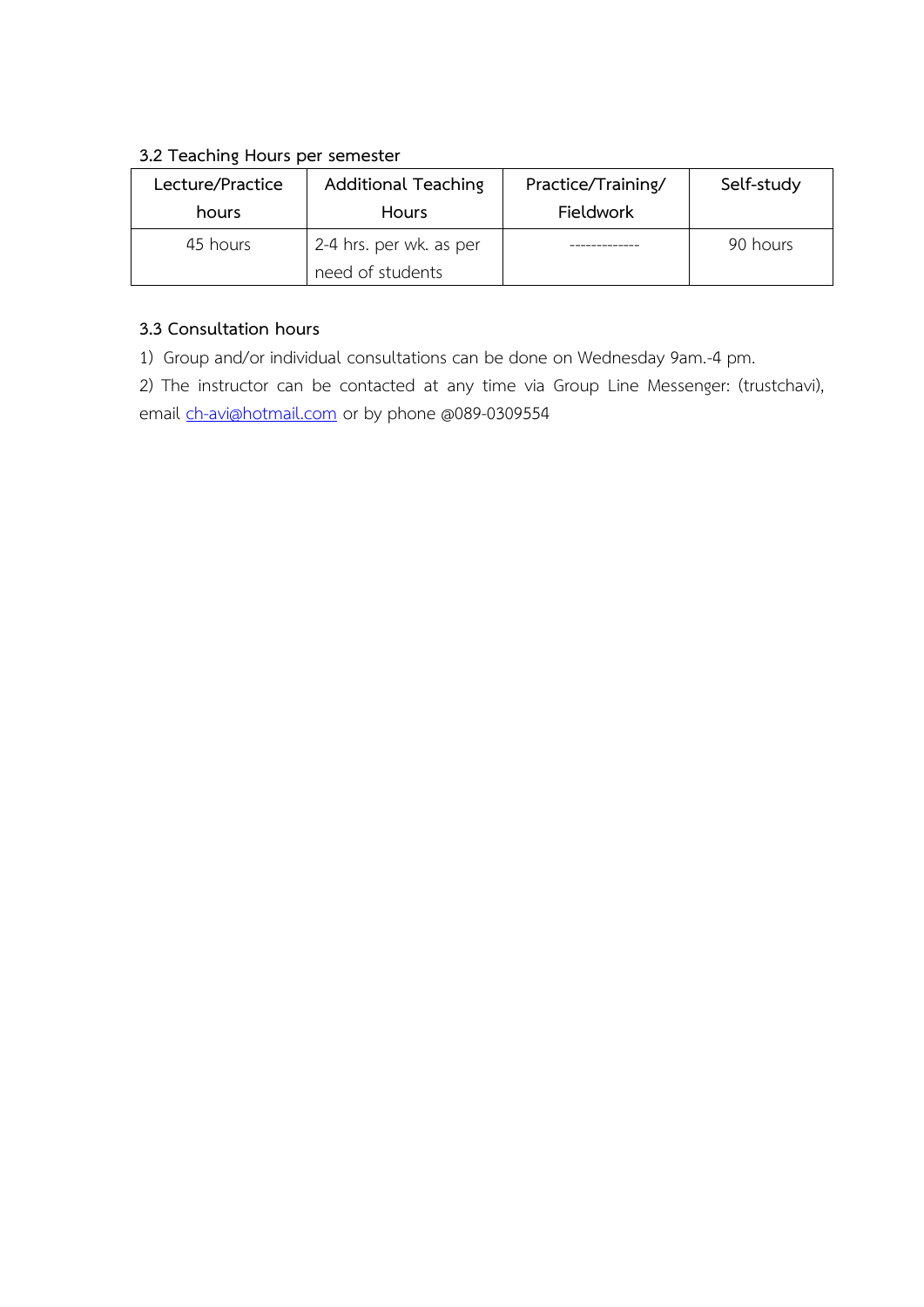# **Section 4: Student Learning Development**

## **Teaching and Assessment**

| Learning domains                     | <b>Teaching Strategies</b>             | Assessment Method     | Week of    | Percentage |
|--------------------------------------|----------------------------------------|-----------------------|------------|------------|
|                                      |                                        |                       | Evaluation |            |
| 1) Ethics and Moral                  | *Students will be coached on           | Authentic Assessments | Wk. 1-16   | 10%        |
| 1.1 Accomplish assigned work with    | Discipline, punctuality &              |                       |            |            |
| accuracy and punctuality.            | responsibility towards assignments &   |                       |            |            |
| 1.2 Accomplish assigned work without | behavior.                              |                       |            |            |
| plagiarism.                          | * Students will be coached on the      |                       |            |            |
| 1.3 Apply English language knowledge | value of learning and accomplishing    |                       |            |            |
| for individual and society's sakes   | assignments in learning and            |                       |            |            |
|                                      | professions.                           |                       |            |            |
|                                      | *A discussion between students &       |                       |            |            |
|                                      | teacher to understand society          |                       |            |            |
|                                      | through the lessons. *Students will    |                       |            |            |
|                                      | undertake theme in pairs and groups    |                       |            |            |
|                                      | on various daily life and professional |                       |            |            |
|                                      | topics throughout their learning       |                       |            |            |
|                                      | activities, and will be coached on     |                       |            |            |
|                                      | issues of honesty, integrity,          |                       |            |            |
|                                      | respecting others opinions & using     |                       |            |            |
|                                      | reasonable reasons while having to     |                       |            |            |
|                                      | participate in cooperative activities  |                       |            |            |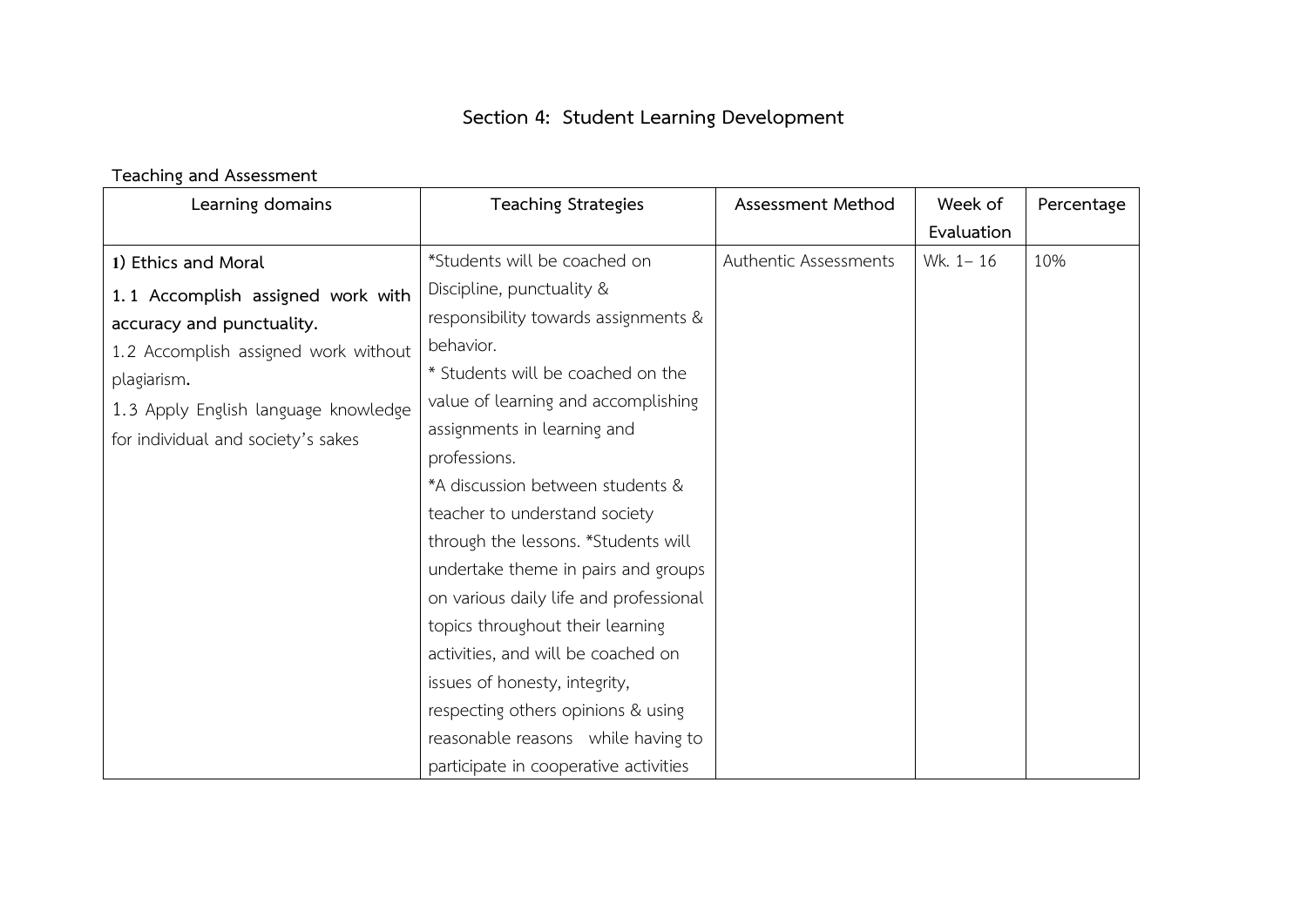|                                         | in the classroom.                       |                        |                 |     |
|-----------------------------------------|-----------------------------------------|------------------------|-----------------|-----|
| 2) Knowledge                            | *Interactive lecture in presenting the  | Authentic Assessments  |                 |     |
| 2.1 Be able to listen and response      | main concept of the contents and        | On                     |                 |     |
| with English language in academic,      | the practical application of these      | *In-class Activities   | Wk.2,3,4,6.8.   | 50% |
| professional topics,<br>social<br>and   | concepts.                               |                        | 10, 11, 12, 13, |     |
| conclude main idea and main point       | *Interactive lecture (critical thinking |                        | 15              |     |
| from stories, categorize types of       | & problem solve based learning) to      | *Listening Assignments | Wk.5,7,9,14     | 20% |
| information from printing and online    | solve problems on various               | *Final examination     | Wk.16           | 20% |
| medium as well as give an oral          | professional and real life situations.  |                        |                 |     |
| presentation accurately and entirely.   | * Interactive lecture, discussion &     |                        |                 |     |
| The knowledge level of learner          | demonstration on the practical          |                        |                 |     |
| should be in the level of C1            | application of these concepts for       |                        |                 |     |
| (Proficient User)<br>according to       | $21st$ century.                         |                        |                 |     |
| Common European Framework of            |                                         |                        |                 |     |
| Reference for Languages: learning,      |                                         |                        |                 |     |
| teaching, assessment (CEFR)             |                                         |                        |                 |     |
| 2.2 Common European Framework of        |                                         |                        |                 |     |
| Reference for Languages:<br>learning,   |                                         |                        |                 |     |
| teaching, assessment (CEFR)             |                                         |                        |                 |     |
| Be able to read and write with English  |                                         |                        |                 |     |
| language in academic, social and        |                                         |                        |                 |     |
| professional topics, conclude main idea |                                         |                        |                 |     |
| and main point from stories, categorize |                                         |                        |                 |     |
| types of information from printing and  |                                         |                        |                 |     |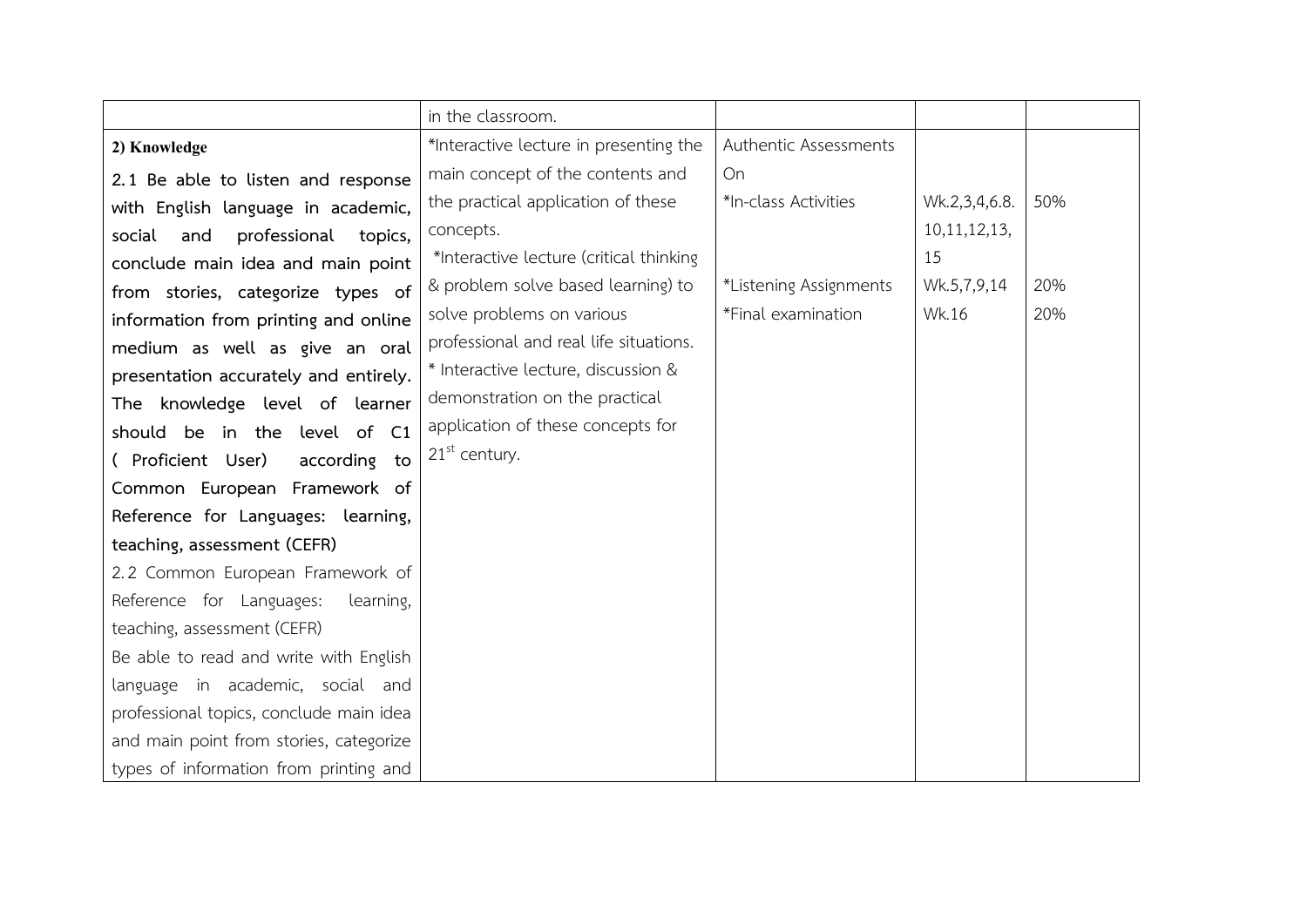| online medium as well as give an oral     |  |  |
|-------------------------------------------|--|--|
| presentation accurately and entirely.     |  |  |
| The knowledge level of learner should     |  |  |
| be in the level of C1 (Proficient User)   |  |  |
| according to Common<br>European           |  |  |
| Framework of Reference for Languages:     |  |  |
| learning, teaching, assessment (CEFR)     |  |  |
| 2.3 Be able to apply all fields of        |  |  |
| English linguistics such as pronouncing   |  |  |
| English language accurately based on      |  |  |
| Phonetics and Phonology, analyzing        |  |  |
| sentence meaning and origin of words      |  |  |
| Morphology, analyzing<br>based<br>on      |  |  |
| structure and meaning of phrases and      |  |  |
| sentences based on Syntax including       |  |  |
| analyze the evolution and change of       |  |  |
| English language and also World           |  |  |
| Englishes.                                |  |  |
| 2.4 Be able to read, interpret, analyze   |  |  |
| and criticize British and American        |  |  |
| literature: prose, verse and play, and    |  |  |
| also the literature composed and          |  |  |
| translated to English referring to theory |  |  |
| of literature to understand<br>the        |  |  |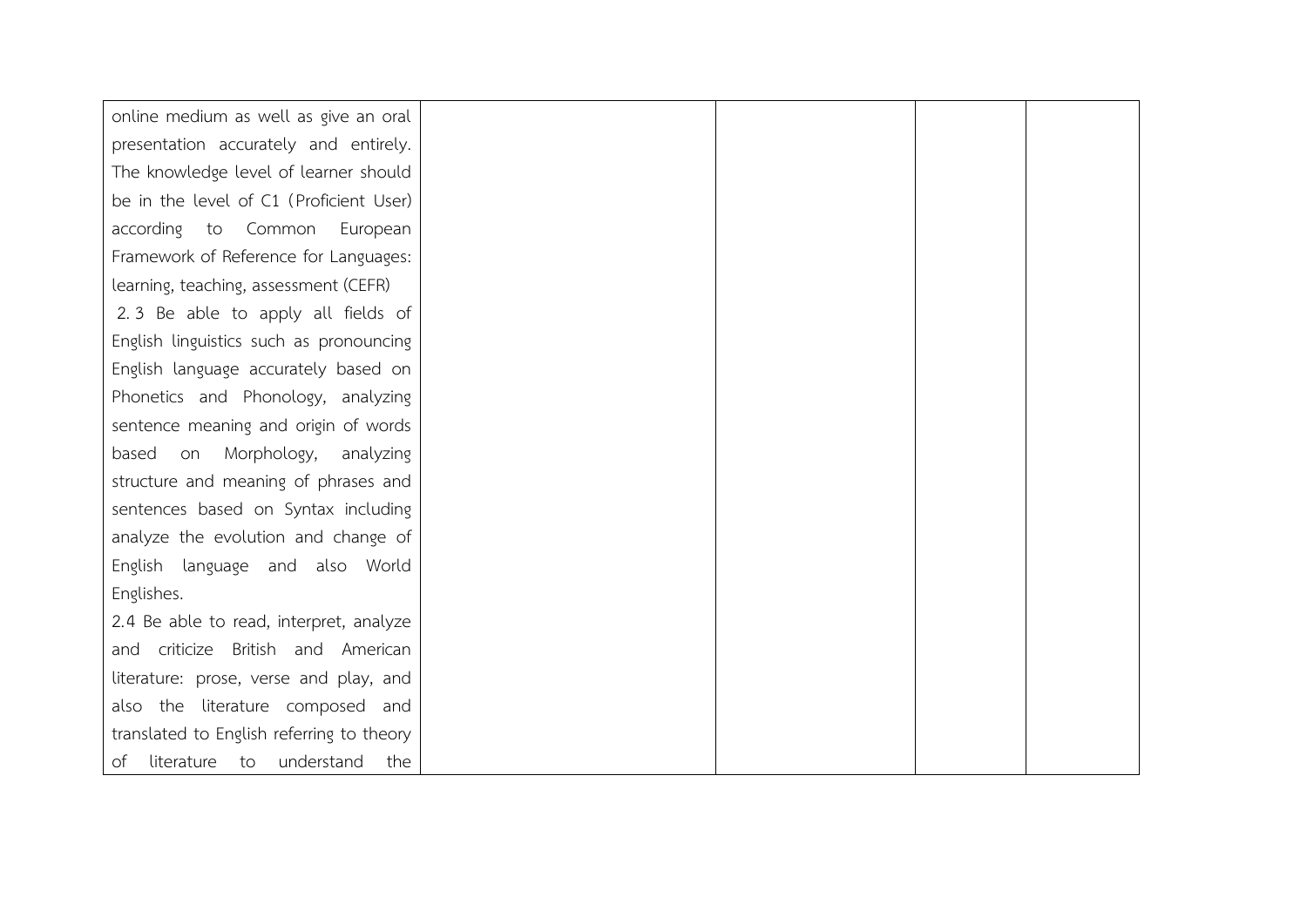| importance of individualism, society      |                                       |                       |                 |     |
|-------------------------------------------|---------------------------------------|-----------------------|-----------------|-----|
| and culture; all leading to live together |                                       |                       |                 |     |
| in peace.                                 |                                       |                       |                 |     |
| 2.5 Be able to translate passage and      |                                       |                       |                 |     |
| various statements from English to Thai   |                                       |                       |                 |     |
| and Thai to English such as informative   |                                       |                       |                 |     |
| statement (news and documentary),         |                                       |                       |                 |     |
| sensational<br>statement (novel),         |                                       |                       |                 |     |
| persuasive statement (speech and          |                                       |                       |                 |     |
| including statement using<br>address)     |                                       |                       |                 |     |
| specific vocabulary field accurately,     |                                       |                       |                 |     |
| entirely and deliberately; all from the   |                                       |                       |                 |     |
| understanding of Thai and English         |                                       |                       |                 |     |
| language structures.                      |                                       |                       |                 |     |
|                                           |                                       |                       |                 |     |
| 3. Cognitive Skills                       | * Performance, evidence & problem-    | Authentic Assessments |                 |     |
| 3.1Apply English language knowledge       | based learning, which allow students  | on                    |                 |     |
| for working effectively.                  | to think logically and learn in a     | * In-class Activities | Wk.2,3,4,6.8.   | 50% |
| 3.2Apply English language knowledge       | more constructive approach.           |                       | 10, 11, 12, 13, |     |
| for analyzing and criticizing reasonably  | * Assign students to learn, search,   |                       | 15              |     |
| and resolve problem systematically        | and listen for information on various | * Test on assignments | Wk.5,7,9,14     | 20% |
|                                           | professions in English via BBC, CNN   | * Final examination   | Wk.16           | 20% |
|                                           | and YouTube, and use the              |                       |                 |     |
|                                           | information to participate in class   |                       |                 |     |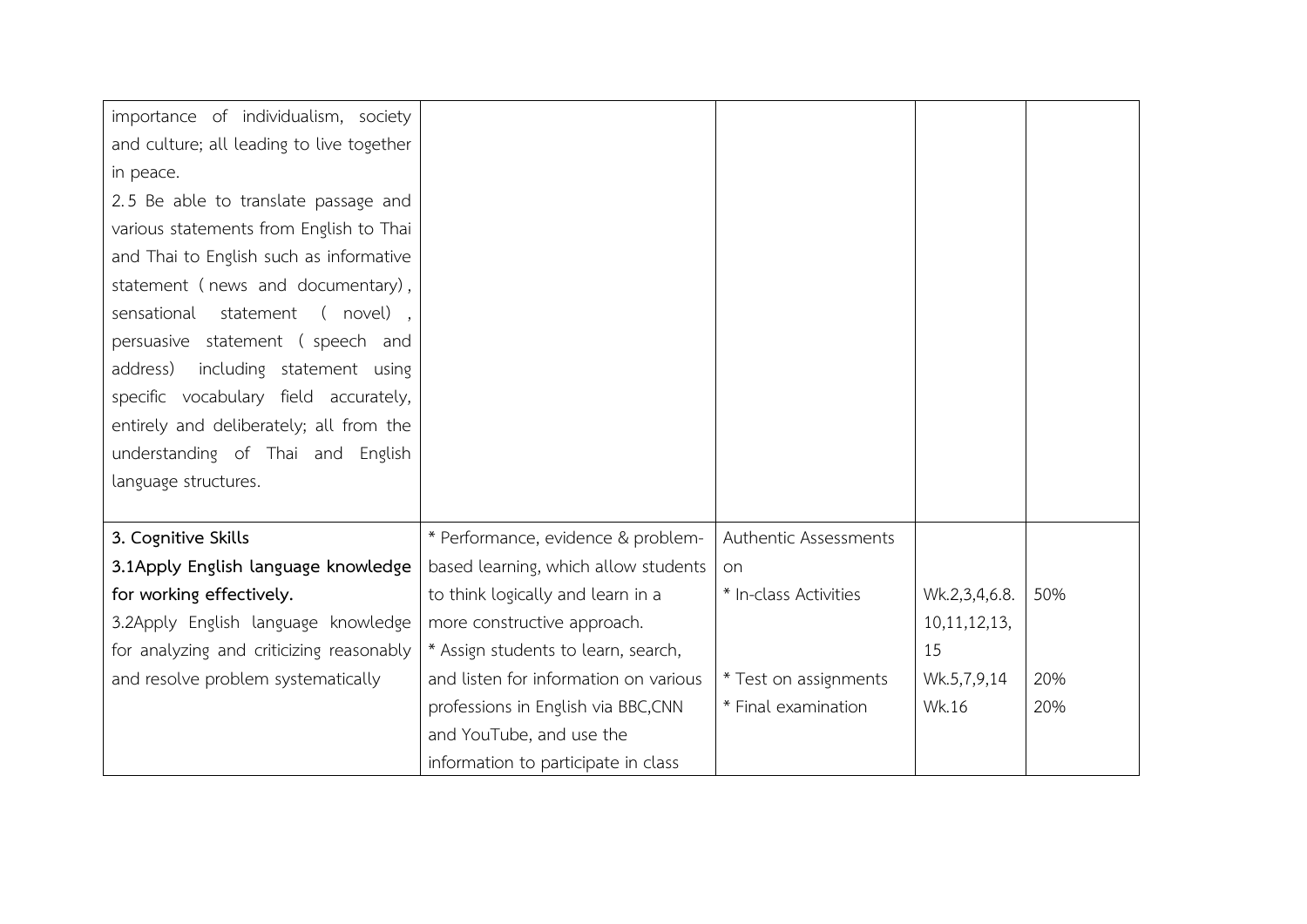|                                                       | activities, tests & presentations.    |                         |                 |     |
|-------------------------------------------------------|---------------------------------------|-------------------------|-----------------|-----|
| 4. Interpersonal Skills and                           | *Assign students to search and        | Authentic Assessments   | Wk.2,3,4,6.8.   | 50% |
| responsibility                                        | create ideas on various assignments   | on Behavioral           | 10, 11, 12, 13, |     |
| 4.1 Apply English language                            | from different websites and use the   | observation             | 15              |     |
| knowledge for working with others                     | new information in accomplishing      | and peer evaluation for |                 |     |
| effectively, express leadership,                      | presenting tasks.                     | pair & group work &     |                 |     |
| concern with self-duty and be open-                   |                                       | team assignments.       |                 |     |
| minded to listen to others' opinion                   |                                       |                         |                 |     |
| as well as adjust oneself to variations               |                                       |                         |                 |     |
| in workplace and society.                             |                                       |                         |                 |     |
| 4.2 Gather skills and knowledge of                    |                                       |                         |                 |     |
| English language for individual's work                |                                       |                         |                 |     |
| effectively                                           |                                       |                         |                 |     |
|                                                       |                                       |                         |                 |     |
|                                                       |                                       |                         |                 |     |
| 5.NumericaAnalysis, Communication and                 | *Assign tasks that involve the use of | Authentic Assessments   | Wks. 2 to 16    | 50% |
| Information Technology Skills                         | technology in listening for           | Students will be        |                 | 20% |
| 5.1 Have an individual's ability to find,             | information on various professional   | evaluated through       |                 | 20% |
| evaluate, and compose clear information               | situations.                           | *In-class activities    |                 |     |
| through writing and other mediums on                  | * Encourage students to utilize a     | *assignments            |                 |     |
| various digital platforms; be able to give a          | variety of technological resources in | *final Exam             |                 |     |
| presentation<br>in the<br>meeting with<br>technology. | accomplishing and presenting tasks.   |                         |                 |     |
| 5.2 Apply digital technology for improving            |                                       |                         |                 |     |
| English language in working effectively.              |                                       |                         |                 |     |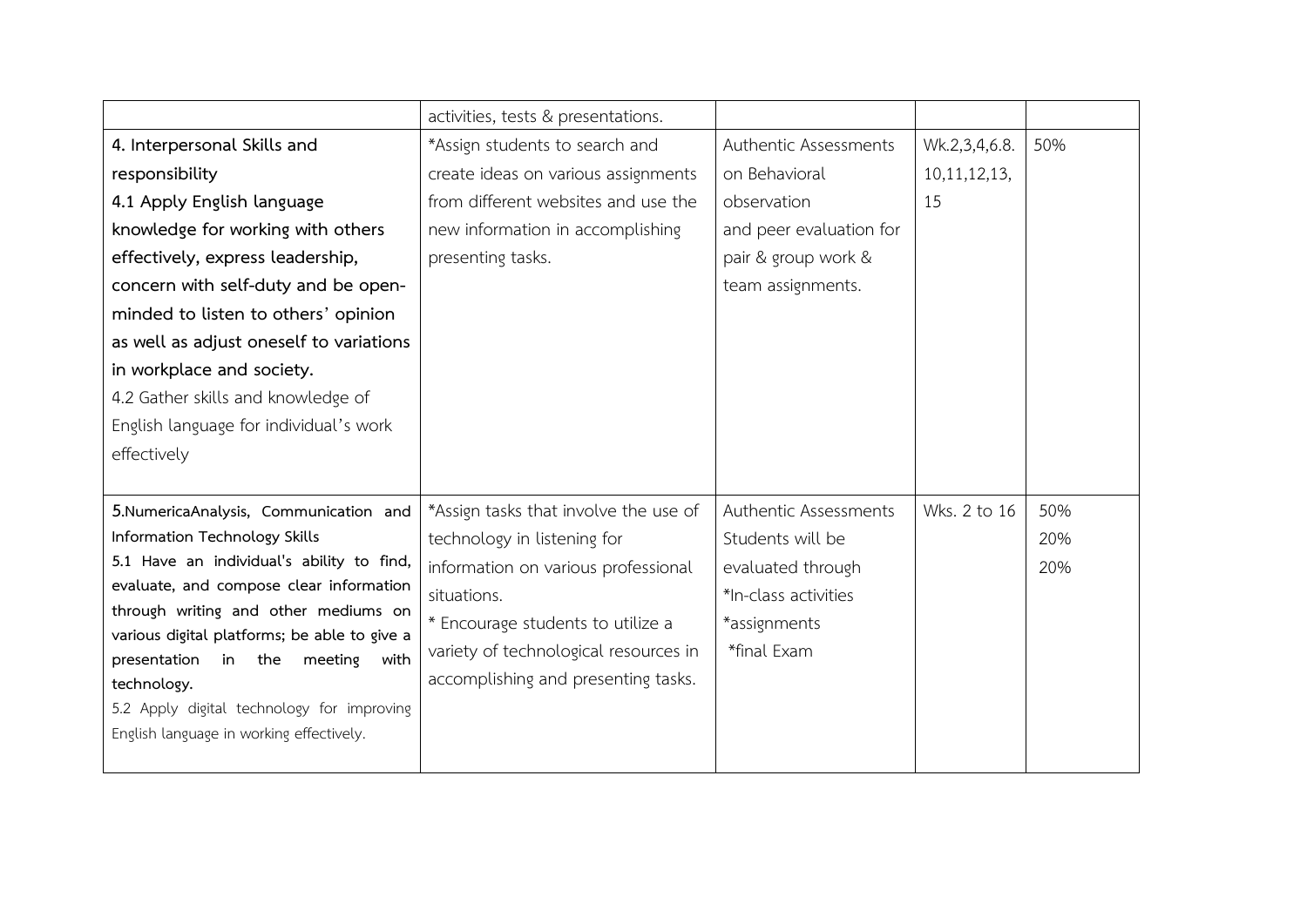## **Section 5: Lesson Plan and Evaluation**

## **5.1 Lesson plan**

| Week No. | Topics / Details                    | Teaching Strategies /                  | <b>Teaching Materials</b> | Assessment   | Lecturer        |
|----------|-------------------------------------|----------------------------------------|---------------------------|--------------|-----------------|
| &        |                                     | Activity/Exercises                     |                           | and          |                 |
| (No. of  |                                     |                                        |                           | Evaluation   |                 |
| hours)   |                                     |                                        |                           | (Percentage) |                 |
| 1        | -Course Specification and           | -Explain class discipline, rules, and  | Course specification,     | Affective    | Asst.Prof.Neeru |
| (3 Hrs.) | class rules                         | course specification.                  | Attendance sheet, score   | domain=      | Shusatayasakul  |
|          | -Listening and speaking Pre-        | - Interactive lecture (1) on the       | sheets, Instructional     | 10%          |                 |
|          | test (oral)                         | concept of the topic which             | manual, power point,      |              |                 |
|          | Everyday Situations and             | involves critical, analytical thinking | and Laptop.               |              |                 |
|          | <b>Expressing Personal Opinions</b> | & inquiry tasks-based learning         |                           |              |                 |
|          | - Get ready to listen & speak       | Activity: (1)                          |                           |              |                 |
|          | - Beginning & Ending a              | - Students take a pre-test             |                           |              |                 |
|          | Conversation                        | - A discussion between teacher and     |                           |              |                 |
|          | -A friendly Chat                    | student the pre-test result            |                           |              |                 |
|          | -Reacting to what you hear          | -Students practice the concept         |                           |              |                 |
|          | -Expressing Opinions                | orally                                 |                           |              |                 |
|          | -Defending Opinions                 | -Students practice Exercises           |                           |              |                 |
|          |                                     | - Students practice Listening -        |                           |              |                 |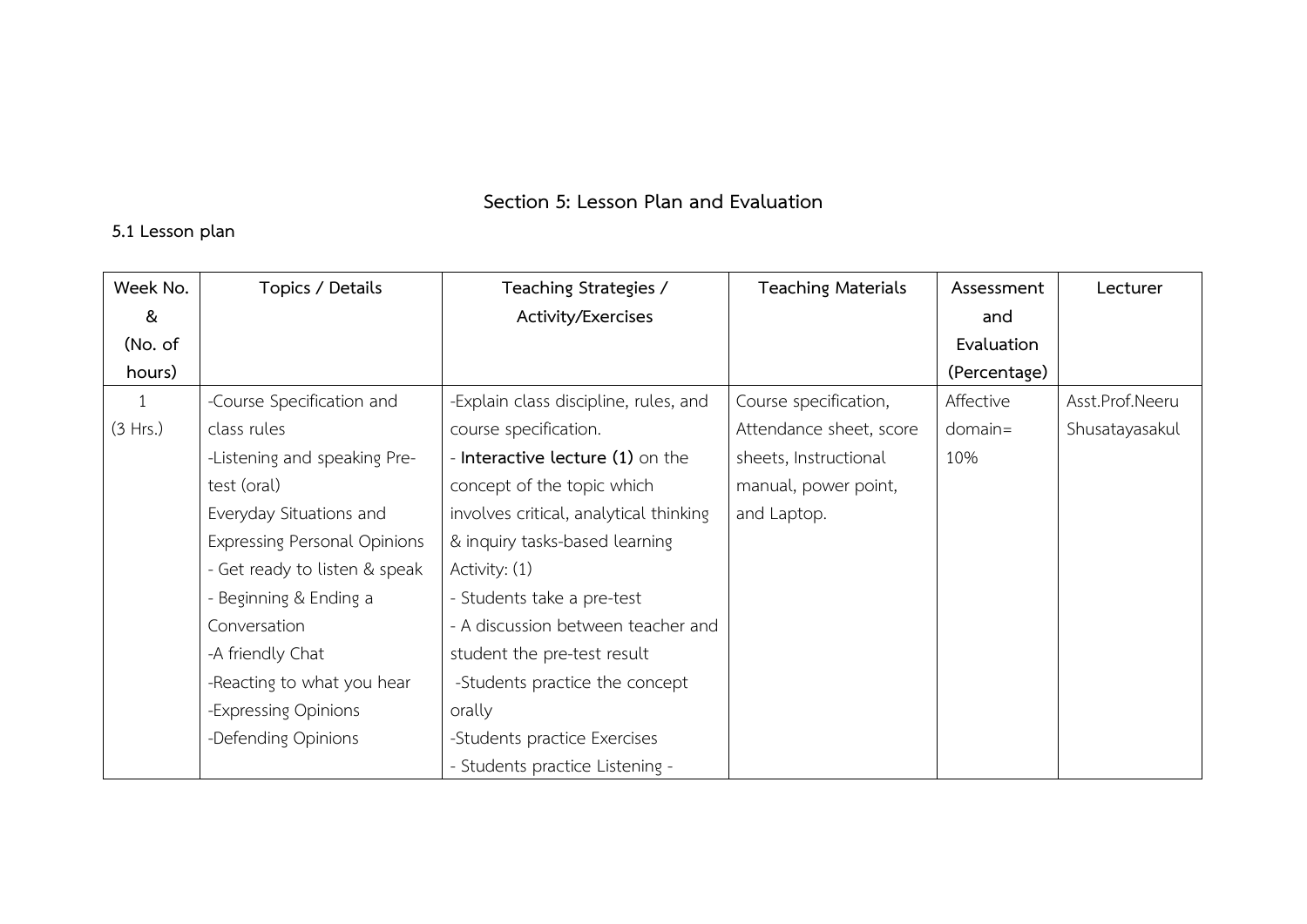|                |                               | speaking critically, analytically, and |                         |             |                 |
|----------------|-------------------------------|----------------------------------------|-------------------------|-------------|-----------------|
|                |                               | logically on the given topics.         |                         |             |                 |
|                |                               |                                        |                         |             |                 |
| $\overline{2}$ | Listening to Broad Casting    | - Interactive lecture (2) on the       | Course specification,   | Affective   | Asst.Prof.Neeru |
| (3 Hrs.)       | Media                         | concept of the topic which             | Attendance sheet, score | $domain =$  | Shusatayasakul  |
|                | - Get ready to listen & speak | involves critical, analytical thinking | sheets, Instructional   | 10%         |                 |
|                | -Listening -A Film Review     | & inquiry tasks-based learning.        | manual, power point,    | In-class    |                 |
|                | Speaking-Describing Films     | Activity: (2)                          | and Laptop.             | Activity=5% |                 |
|                | -Listening - Describing TV    | -Students practice the concept         |                         |             |                 |
|                | Programs                      | orally                                 |                         |             |                 |
|                | -Listening to the News        | -Students practice Exercises           |                         |             |                 |
|                | -Talking about the news       | - Students practice Listening -        |                         |             |                 |
|                | -Making Predictions           | speaking critically, analytically, and |                         |             |                 |
|                |                               | logically on the given topics.         |                         |             |                 |
| $\overline{3}$ | A variety of Job situations   | Interactive lecture (3) on the         | Course specification,   | Affective   | Asst.Prof.Neeru |
| (3 Hrs.)       | Services at Work (Part 1)     | concept of the topic which             | Attendance sheet, score | $domain =$  | Shusatayasakul  |
|                | -Get ready to listen and      | involves analytical,                   | sheets, Instructional   | 10%         |                 |
|                | speak                         | Critical, logical thinking & inquiry   | manual, power point,    | In-class    |                 |
|                | A. Listening - Asking for     | tasks-based learning                   | and Laptop.             | Activity=5% |                 |
|                | services                      | Activity:(3)                           |                         |             |                 |
|                | B. Speaking - Making          | - Students practice the concept        |                         |             |                 |
|                | appointments                  | orally                                 |                         |             |                 |
|                | Speaking strategy: Fixing a   | - Students practice exercises &        |                         |             |                 |
|                | time                          | stress of emphasis                     |                         |             |                 |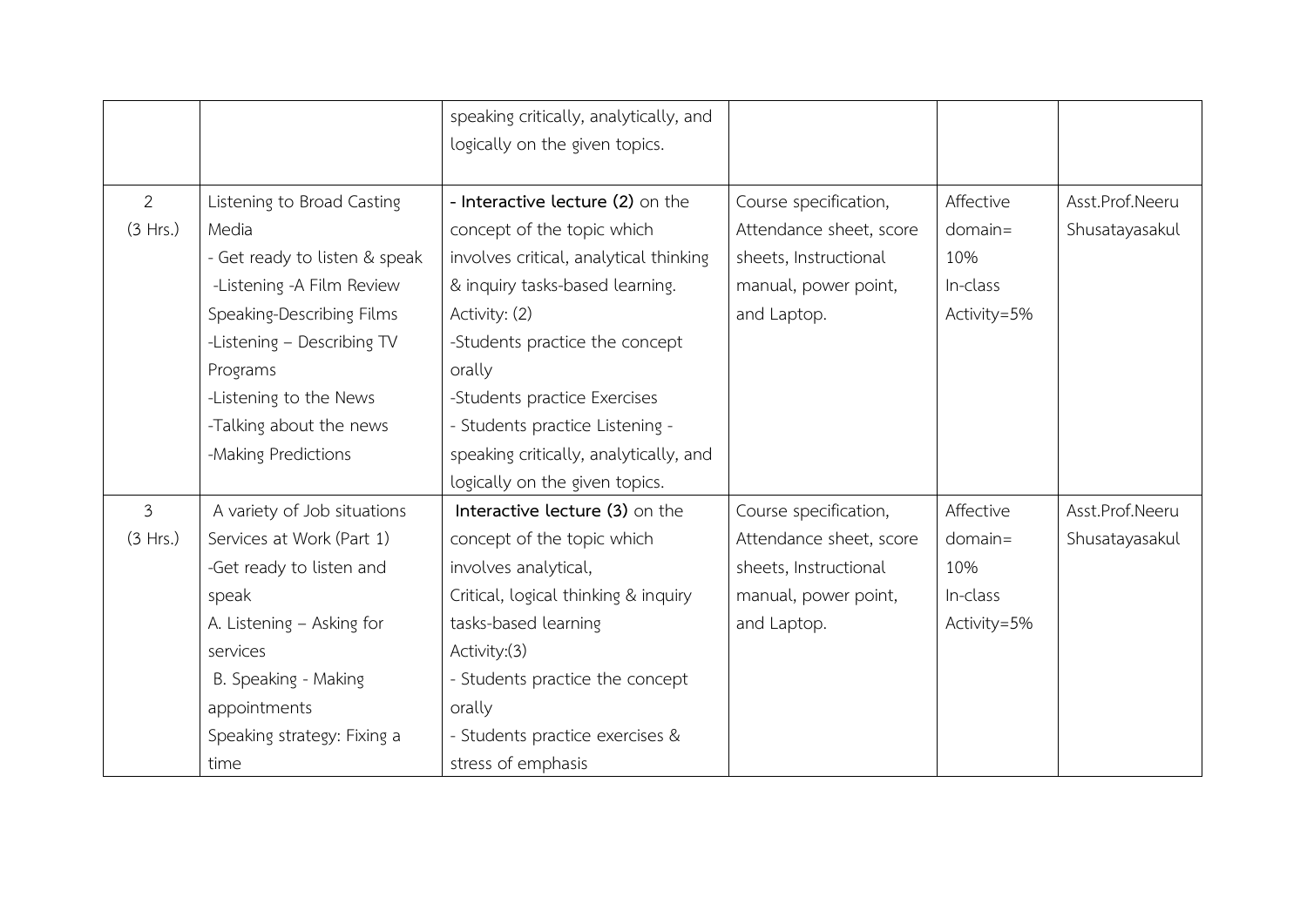|                |                               | - Students practice listening and    |                         |             |                 |
|----------------|-------------------------------|--------------------------------------|-------------------------|-------------|-----------------|
|                |                               | speaking critically, analytically,   |                         |             |                 |
|                |                               | logically on the given business      |                         |             |                 |
|                |                               | situations.                          |                         |             |                 |
| $\overline{4}$ | Services at Work (Part 2)     | Interactive lecture (4) on the       | Course specification,   | Affective   | Asst.Prof.Neeru |
| (3Hrs.)        | C. Speaking - Getting what    | concept of the topic which           | Attendance sheet, score | $domain =$  | Shusatayasakul  |
|                | you want                      | involves analytical,                 | sheets, Instructional   | 10%         |                 |
|                | Speaking strategy: Insisting  | Critical, logical thinking & inquiry | manual, power point,    | In-class    |                 |
|                | D. Listening - A hard sell    | tasks-based learning                 | and Laptop.             | Activity 5% |                 |
|                | E. Speaking - Negotiating     | Activity: (4)                        |                         |             |                 |
|                | Speaking strategy: Bargaining | - Students practice the concept      |                         |             |                 |
|                | Using stress of emphasis      | orally                               |                         |             |                 |
|                |                               | - Students practice exercises &      |                         |             |                 |
|                |                               | stress of emphasis                   |                         |             |                 |
|                |                               | - Students practice listening and    |                         |             |                 |
|                |                               | speaking critically, analytically,   |                         |             |                 |
|                |                               | logically on the given business      |                         |             |                 |
|                |                               | situations.                          |                         |             |                 |
|                |                               |                                      |                         |             |                 |
|                |                               |                                      |                         |             |                 |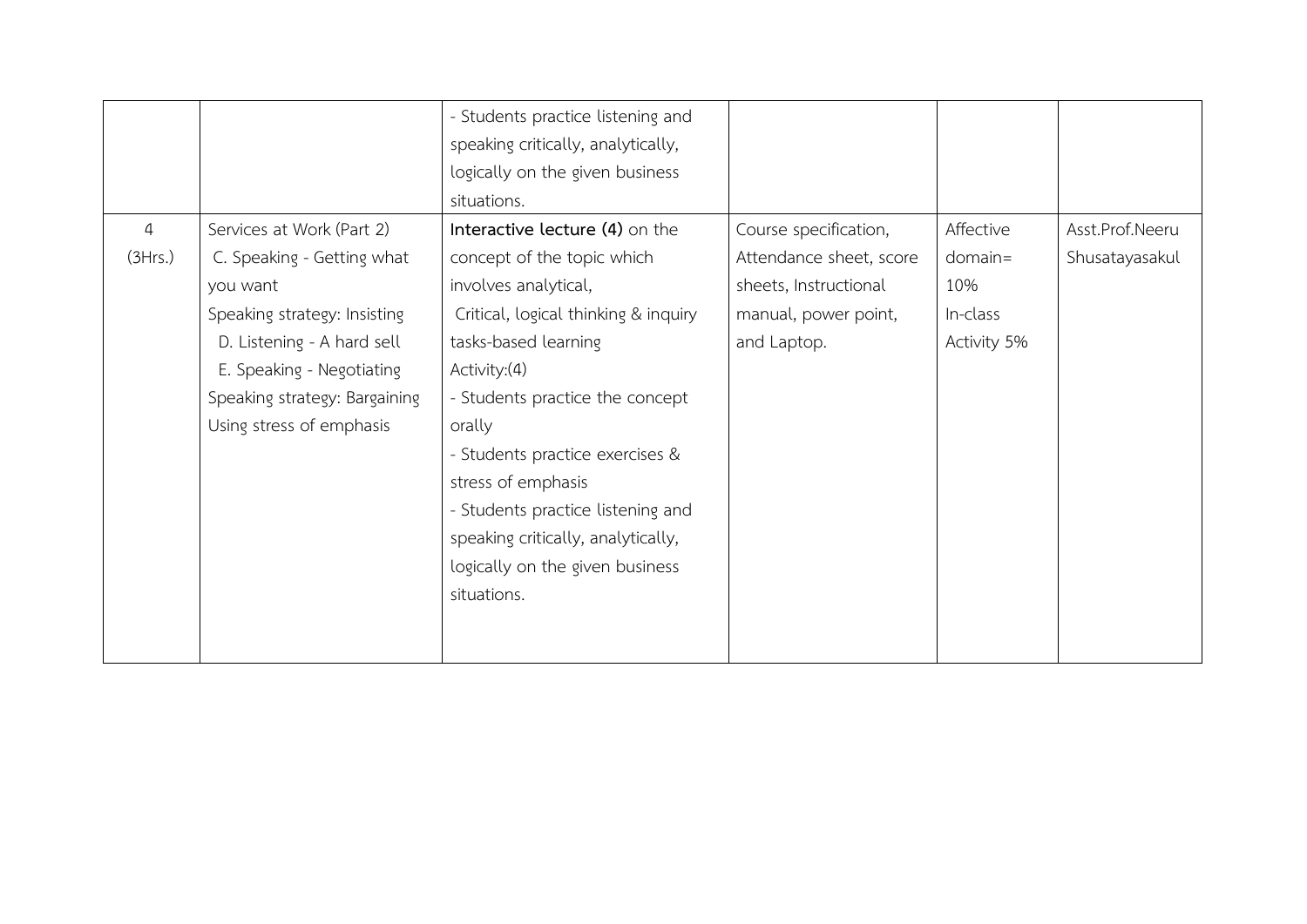| 5        | Services at Work (Part 3) | Interactive lecture (5) on the     | Course specification,   | Affective  | Asst.Prof.Neeru |
|----------|---------------------------|------------------------------------|-------------------------|------------|-----------------|
| (3 Hrs.) | -Get ready to listen and  | concept of the topic which involve | Attendance sheet, score | $domain =$ | Shusatayasakul  |
|          | speak                     | knowledge-based learning           | sheets, Instructional   | 10%        |                 |
|          | A. Listening – At a bank  | Activity: (5)                      | manual, power point,    | Listening  |                 |
|          | B. Listening $-$          | - Students practice the concept    | and Laptop.             | Assignment |                 |
|          | Understanding details     | orally                             |                         | $= 5%$     |                 |
|          | C. Speaking - Confirming  | - Students practice exercises      |                         |            |                 |
|          | details                   | - Students practice Listening &    |                         |            |                 |
|          | Speaking strategy: Making | Speaking skills on the given       |                         |            |                 |
|          | sure you understand       | situations.                        |                         |            |                 |
|          |                           | - Listening Assignment (1) Listen  |                         |            |                 |
|          |                           | & send them within the deadline.   |                         |            |                 |
|          |                           |                                    |                         |            |                 |
|          |                           |                                    |                         |            |                 |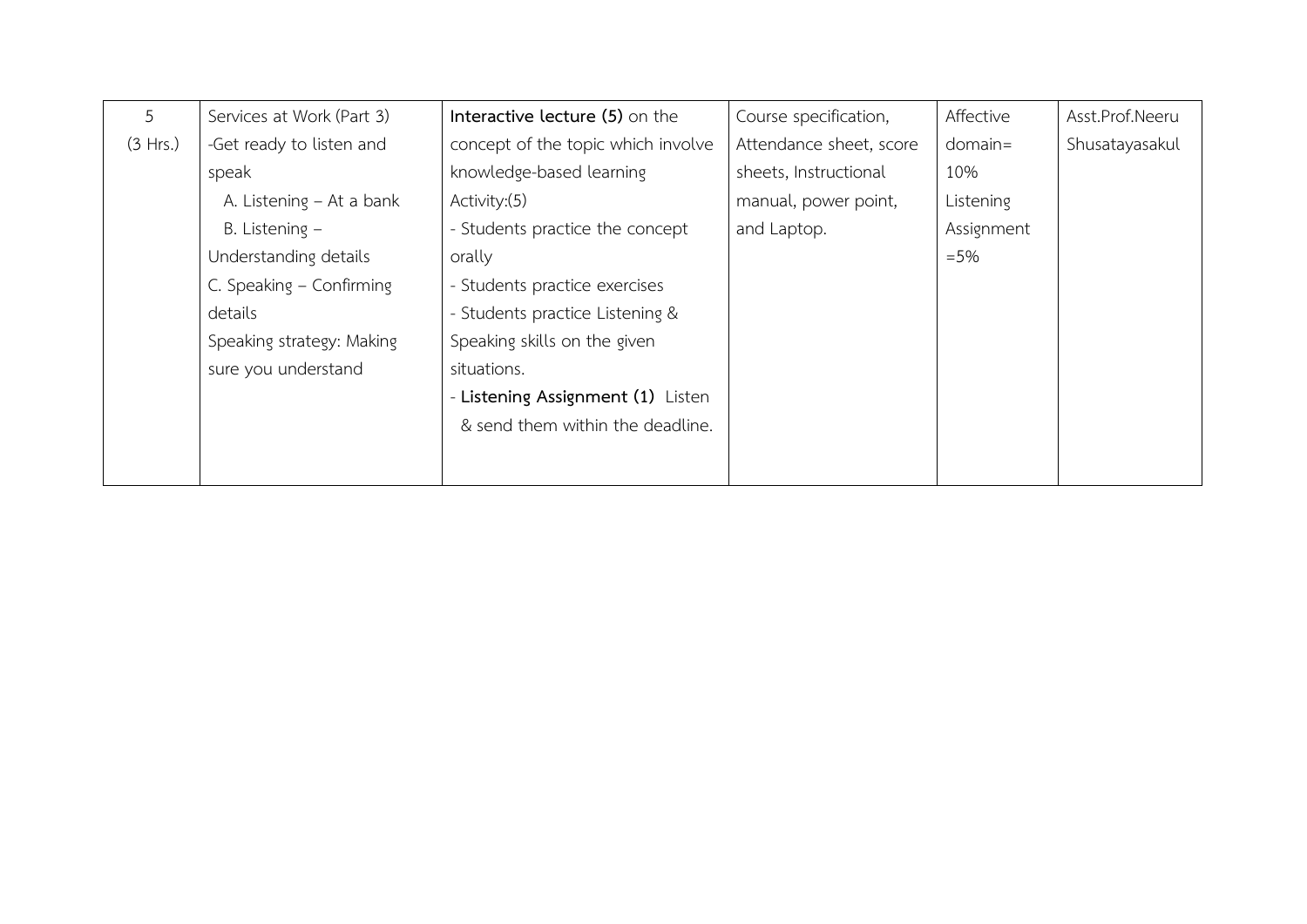| 6              | Services at Work (Part 4)       | - A discussion on the possible       | Course specification,   | Affective   |                 |
|----------------|---------------------------------|--------------------------------------|-------------------------|-------------|-----------------|
| (3 Hrs.)       | D. Speaking - Asking about      | answers on Assignment (1)            | Attendance sheet, score | $domain =$  | Asst.Prof.Neeru |
|                | terms you don't understand      | Interactive lecture (6) on the       | sheets, Instructional   | 10%         | Shusatayasakul  |
|                | E. Listening - In a post office | concept of the topic which involve   | manual, power point,    | In-class    |                 |
|                | Corrective stress               | knowledge-based learning             | and Laptop.             | Activity 5% |                 |
|                |                                 | Activity:(6)                         |                         |             |                 |
|                |                                 | - Students check their answers on    |                         |             |                 |
|                |                                 | assignment (1)                       |                         |             |                 |
|                |                                 | -Students practice corrective stress |                         |             |                 |
|                |                                 | - Students practice Listening &      |                         |             |                 |
|                |                                 | Speaking skills on the given         |                         |             |                 |
|                |                                 | situations.                          |                         |             |                 |
|                |                                 |                                      |                         |             |                 |
| $\overline{7}$ | Services at Work (Part 5)       | - Interactive lecture (7) on the     | Course specification,   | Affective   | Asst.Prof.Neeru |
| (3 Hrs.)       | Get ready to listen and speak   | concept of the topic which involve   | Attendance sheet, score | $domain =$  | Shusatayasakul  |
|                | A. Listening - Taking a         | knowledge-based learning             | sheets, Instructional   | 10%         |                 |
|                | message                         | Activity:(7)                         | manual, power point,    | Listening   |                 |
|                | B. Speaking - Getting it right  | - Students practice the concept      | and Laptop.             | Assignment  |                 |
|                | Speaking strategy: Repeating    | orally                               |                         | $= 5%$      |                 |
|                | key information                 | - students practice language &       |                         |             |                 |
|                | C. Speaking - Make sure you     | professional skills                  |                         |             |                 |
|                | understood                      | -students practice Listening &       |                         |             |                 |
|                | Speaking strategy: Asking for   | Speaking skills on the given         |                         |             |                 |
|                | clarification                   | situations                           |                         |             |                 |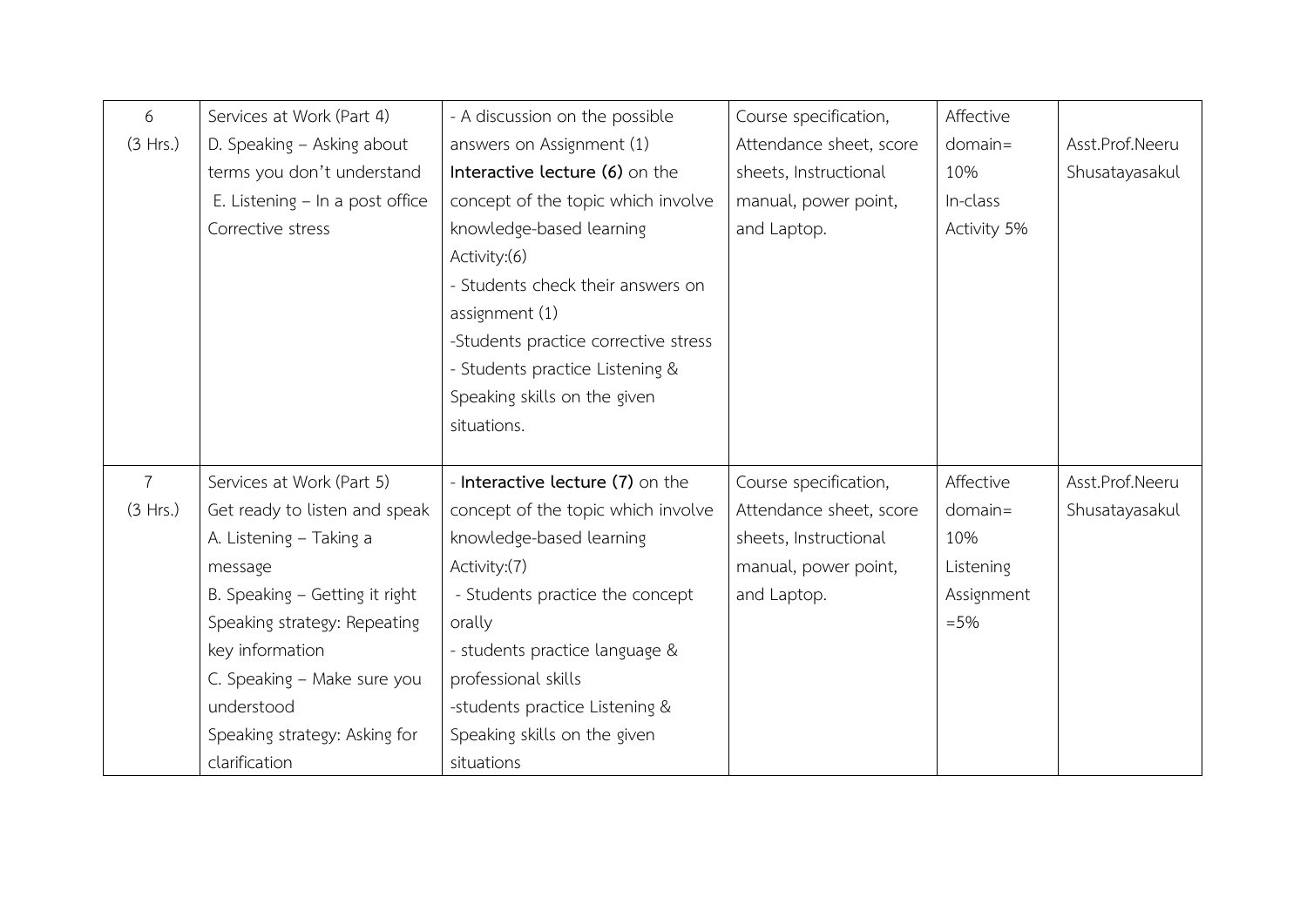|          |                               | - Listening assignment (2) Listen   |                         |             |                 |
|----------|-------------------------------|-------------------------------------|-------------------------|-------------|-----------------|
|          |                               | & send them within the deadline.    |                         |             |                 |
| 8        | Services at Work (Part 6)     | Interactive lecture (8) on the      | Course specification,   | Affective   | Asst.Prof.Neeru |
| (3 Hrs.) | D. Listening - Note Taking    | concept of the topic which          | Attendance sheet, score | $domain =$  | Shusatayasakul  |
|          | E. Listening - Leaving a      | involves analytical,                | sheets, Instructional   | 10%         |                 |
|          | message                       | Critical, logical thinking skills & | manual, power point,    | In-class    |                 |
|          | Speaking - Leaving a          | inquiry, evidence tasks-based       | and Laptop.             | Activity 5% |                 |
|          | voicemail message             | learning                            |                         |             |                 |
|          | Speaking strategy: Leaving    | Activity:(8)                        |                         |             |                 |
|          | effective messages            | -Students check their answers on    |                         |             |                 |
|          | Connected speech              | assignment (2)                      |                         |             |                 |
|          |                               | -Students practice the concept      |                         |             |                 |
|          |                               | orally                              |                         |             |                 |
|          |                               | - students practice language &      |                         |             |                 |
|          |                               | professional skills                 |                         |             |                 |
|          |                               | -Students practice Listening &      |                         |             |                 |
|          |                               | Speaking skills on the given        |                         |             |                 |
|          |                               | situations                          |                         |             |                 |
| 9        | Services at Work (Part 7)     | Interactive lecture (9) on the      | Course specification,   | Affective   | Asst.Prof.Neeru |
| (3 Hrs.) | Get ready to listen and speak | concept of the topic which          | Attendance sheet, score | $domain =$  | Shusatayasakul  |
|          | A. Listening - Handling       | involves analytical,                | sheets, Instructional   | 10%         |                 |
|          | customers complaints          | Critical, logical thinking skills & | manual, power point,    | Listening   |                 |
|          | B. Speaking - Keeping the     | inquiry, evidence & performance     | and Laptop.             | Assignment  |                 |
|          | customer happy                | tasks-based learning                |                         | $= 5%$      |                 |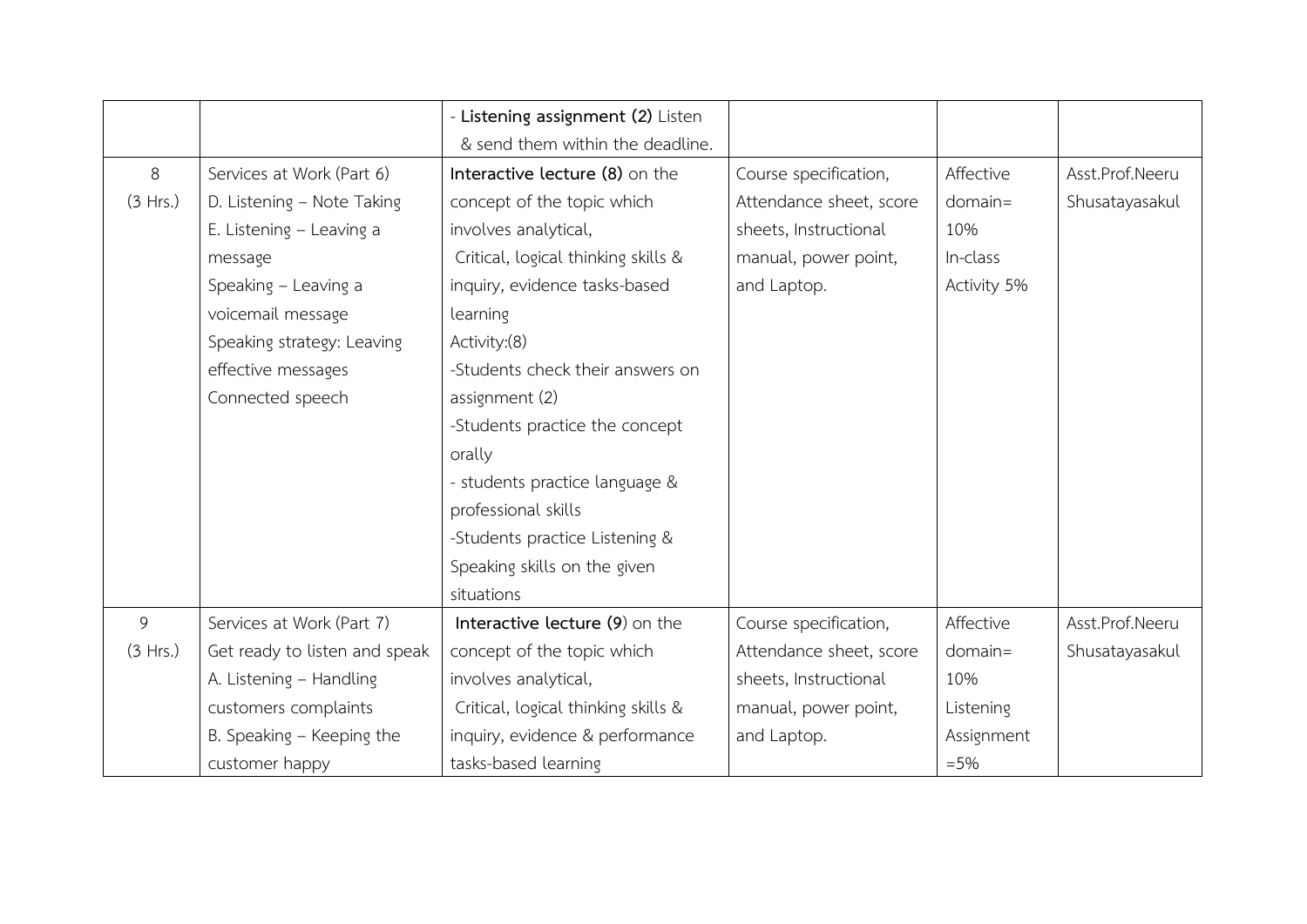|          | Speaking strategy: Dealing      | Activity: (9)                       |                         |             |                 |
|----------|---------------------------------|-------------------------------------|-------------------------|-------------|-----------------|
|          | with complaints                 | - Students practice the concept     |                         |             |                 |
|          | C. Speaking - Getting it Right  | orally                              |                         |             |                 |
|          | Speaking strategy: confirming   | - students practice language &      |                         |             |                 |
|          | information                     | professional skills                 |                         |             |                 |
|          | Linking - /w/and /j/            | Students practice Listening &       |                         |             |                 |
|          | D. Listening - Problems in the  | Speaking skills on the given        |                         |             |                 |
|          | office                          | situations                          |                         |             |                 |
|          | E. Speaking - Finding solution  | Listening Assignment (3): Listen    |                         |             |                 |
|          | Speaking strategy: Putting      | & send them online within the       |                         |             |                 |
|          | forward a solution.             | deadline                            |                         |             |                 |
| 10       | Services at Work (Part 8)       | - Interactive lecture (10) on the   | Course specification,   | Affective   | Asst.Prof.Neeru |
| (3 Hrs.) | Get ready to listen and speak   | concept of the topic which          | Attendance sheet, score | $domain =$  | Shusatayasakul  |
|          | A. Listening -Making a call     | involves analytical,                | sheets, Instructional   | 10%         |                 |
|          | B. Speaking - Making calls      | Critical, logical thinking skills & | manual, power point,    | In-class    |                 |
|          | successfully                    | inquiry, evidence & performance     | and Laptop.             | Activity=5% |                 |
|          | Speaking strategy: Leaving a    | tasks-based learning                |                         |             |                 |
|          | message                         | Activity: (10)                      |                         |             |                 |
|          | C. Listening - Receiving a call | -Students check their answers on    |                         |             |                 |
|          | D. Speaking - Practice          | assignment (3)                      |                         |             |                 |
|          | receiving calls                 | - Students practice the concept     |                         |             |                 |
|          | Speaking strategy: Handling     | orally                              |                         |             |                 |
|          | incoming calls effectively      | - students practice language &      |                         |             |                 |
|          | Connected speech                | professional skills                 |                         |             |                 |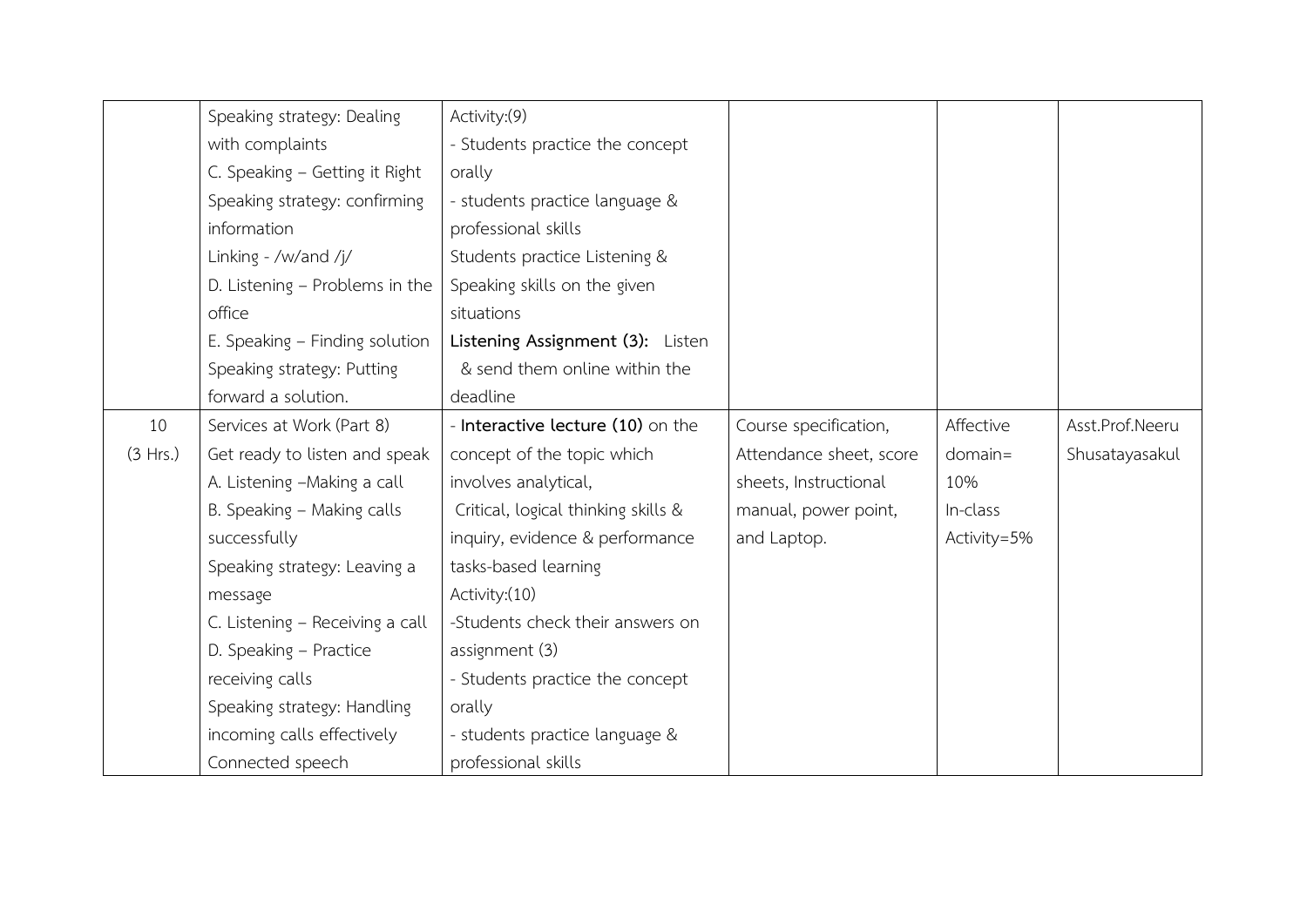|        | E. Listening - Overcoming       | -Students practice Listening &      |                         |             |                 |
|--------|---------------------------------|-------------------------------------|-------------------------|-------------|-----------------|
|        | difficulties                    | Speaking skills on the given        |                         |             |                 |
|        |                                 | situations                          |                         |             |                 |
| 11     | Meeting and Seminars (Part 1)   | Interactive lecture (11) on the     | Course specification,   | Affective   | Asst.Prof.Neeru |
| (3hrs) | Get ready to listen and speak   | concept of the topic, which         | Attendance sheet, score | $domain =$  | Shusatayasakul  |
|        | A. Listening - The language of  | involves analytical,                | sheets, Instructional   | 10%         |                 |
|        | meetings                        | Critical, logical thinking skills & | manual, power point,    | In-class    |                 |
|        | B. Listening - Participating in | inquiry, evidence & performance     | and Laptop.             | Activity 5% |                 |
|        | a discussion                    | tasks-based learning                |                         |             |                 |
|        | C. Speaking - Asking for        | Activity (11):                      |                         |             |                 |
|        | opinion                         | Students practice the concept       |                         |             |                 |
|        | Speaking strategy: Bringing     | orally                              |                         |             |                 |
|        | someone into a discussion       | - students practice language &      |                         |             |                 |
|        | D. Speaking - Responding to     | professional skills                 |                         |             |                 |
|        | suggestions                     | -Students practice Listening &      |                         |             |                 |
|        | Speaking strategy: Accepting    | Speaking skills on the given        |                         |             |                 |
|        | & rejecting suggestions         | situations                          |                         |             |                 |
|        | E. Speaking - Clarifying what   |                                     |                         |             |                 |
|        | you mean                        |                                     |                         |             |                 |
|        | Speaking strategy: Correcting   |                                     |                         |             |                 |
|        | misunderstandings               |                                     |                         |             |                 |
|        | Intonation in questions         |                                     |                         |             |                 |
|        | F. Listening - Finishing a      |                                     |                         |             |                 |
|        | meeting                         |                                     |                         |             |                 |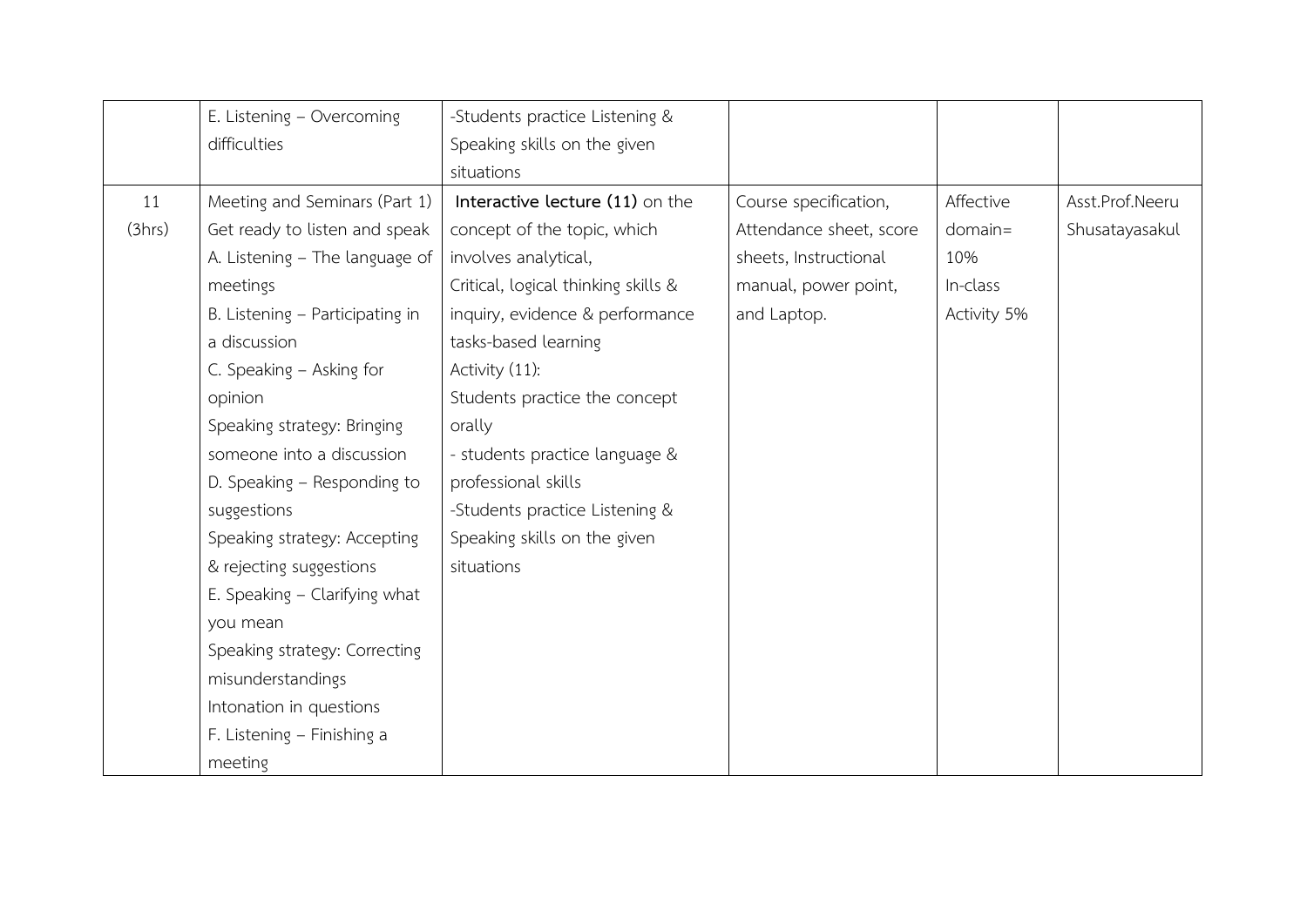| 12      | Meeting and Seminars (Part 2)  | Interactive lecture (12) on the     | Course specification,   | Affective   | Asst.Prof.Neeru |
|---------|--------------------------------|-------------------------------------|-------------------------|-------------|-----------------|
| (3hrs.) | Get ready to listen and speak  | concept of the topic, which         | Attendance sheet, score | $domain =$  | Shusatayasakul  |
|         | A. Listening - Starting a      | involves analytical,                | sheets, Instructional   | 10%         |                 |
|         | meeting                        | Critical, logical thinking skills & | manual, power point,    | In-class    |                 |
|         | B. Listening - Identifying     | inquiry, evidence & performance     | and Laptop.             | Activity 5% |                 |
|         | opinions                       | tasks-based learning                |                         |             |                 |
|         | C. Speaking - Acting as chair  | Activity (12):                      |                         |             |                 |
|         | Speaking strategy: Controlling | - students practice language &      |                         |             |                 |
|         | a meeting                      | professional skills                 |                         |             |                 |
|         | D. Speaking - Avoiding         | -Students practice Listening-       |                         |             |                 |
|         | conflict Speaking strategy:    | Speaking skills on the given        |                         |             |                 |
|         | Being diplomatic               | situations                          |                         |             |                 |
|         |                                |                                     |                         |             |                 |
| 13      | Meeting and Seminars (Part 3)  | Interactive lecture (13) on the     | Course specification,   | Affective   | Asst.Prof.Neeru |
| (3Hrs.) | A. Listening- Following a      | concept of the topic which          | Attendance sheet, score | $domain =$  | Shusatayasakul  |
|         | discussion                     | involves analytical,                | sheets, Instructional   | 10%         |                 |
|         | B. Speaking - Expressing your  | Critical, logical thinking skills & | manual, power point,    | In-class    |                 |
|         | ideas                          | inquiry, evidence & performance     | and Laptop.             | Activity 5% |                 |
|         | C. Speaking - Making sure      | tasks-based learning.               |                         |             |                 |
|         | you understand                 | Activity (13):                      |                         |             |                 |
|         | D. Listening -Asking effective | -Students Practice Listening &      |                         |             |                 |
|         | questions                      | Speaking skills on the professional |                         |             |                 |
|         | E. Listening - Participating   | situations.                         |                         |             |                 |
|         | effectively                    |                                     |                         |             |                 |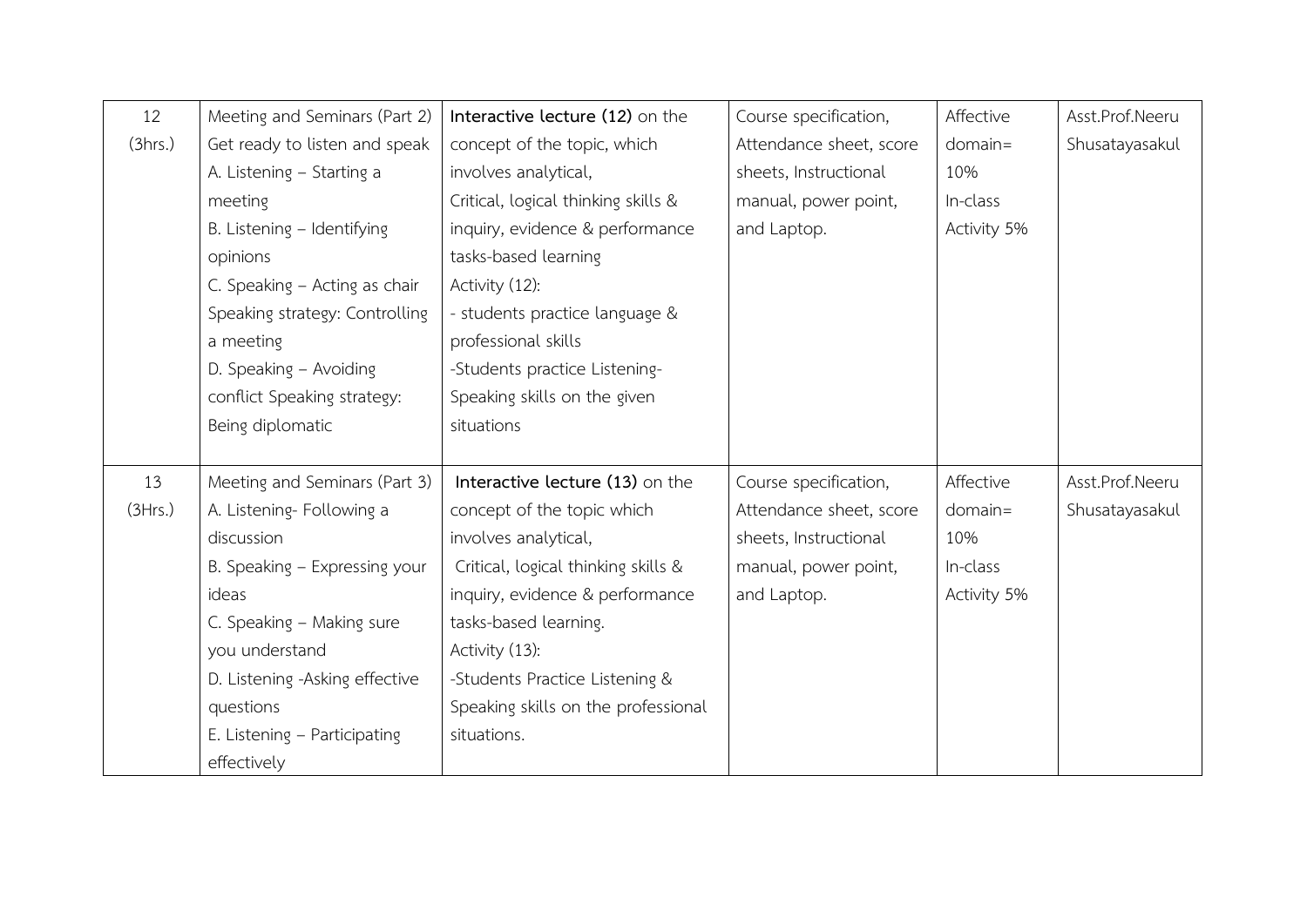| 14      | Presentations and Interview    | Interactive lecture (14) on the     | Course specification,   | Affective  | Asst.Prof.Neeru |
|---------|--------------------------------|-------------------------------------|-------------------------|------------|-----------------|
| (3Hrs.) | (Part 1& Part 2)               | concept of the topic which          | Attendance sheet, score | $domain =$ | Shusatayasakul  |
|         | Get ready to listen and speak  | involves analytical,                | sheets, Instructional   | 10%        |                 |
|         | A. Listening - Introduction    | Critical, logical thinking skills & | manual, power point,    | Listening  |                 |
|         | B. Speaking - Getting off to a | inquiry, evidence & performance     | and Laptop.             | Assignment |                 |
|         | good start                     | tasks-based learning.               |                         | $= 5%$     |                 |
|         | Speaking strategy: Starting    | Activity(14):                       |                         |            |                 |
|         | your presentation              | - Students practice the concept     |                         |            |                 |
|         | C. Listening - Keeping on      | orally                              |                         |            |                 |
|         | Tract                          | - students practice language &      |                         |            |                 |
|         | D. Listening -Concluding your  | professional skills                 |                         |            |                 |
|         | presentation                   | -Students practice Listening &      |                         |            |                 |
|         | E. Listening - Questions and   | Speaking skills on the given        |                         |            |                 |
|         | answers.                       | situations                          |                         |            |                 |
|         |                                | - Listening assignment (4) Listen   |                         |            |                 |
|         |                                | & send them within the deadline     |                         |            |                 |
| 15      | Presentations and Interview    | Interactive lecture (15) on the     | Course specification,   | Affective  | Asst.Prof.Neeru |
| (3Hrs.) | (Part 3)                       | concept of the topic which          | Attendance sheet, score | $domain =$ | Shusatayasakul  |
|         | Get ready to listen and speak  | involves analytical,                | sheets, Instructional   | 10%        |                 |
|         | A. Listening -Getting off to a | Critical, logical thinking skills & | manual, power point,    | In-class   |                 |
|         | good start                     | inquiry, evidence & performance     | and Laptop.             | Activity5% |                 |
|         | B. Speaking - Beginning an     | tasks-based learning.               |                         |            |                 |
|         | interview                      | Activity (15):                      |                         |            |                 |
|         | Speaking strategy: Talking     | Students check their answers on     |                         |            |                 |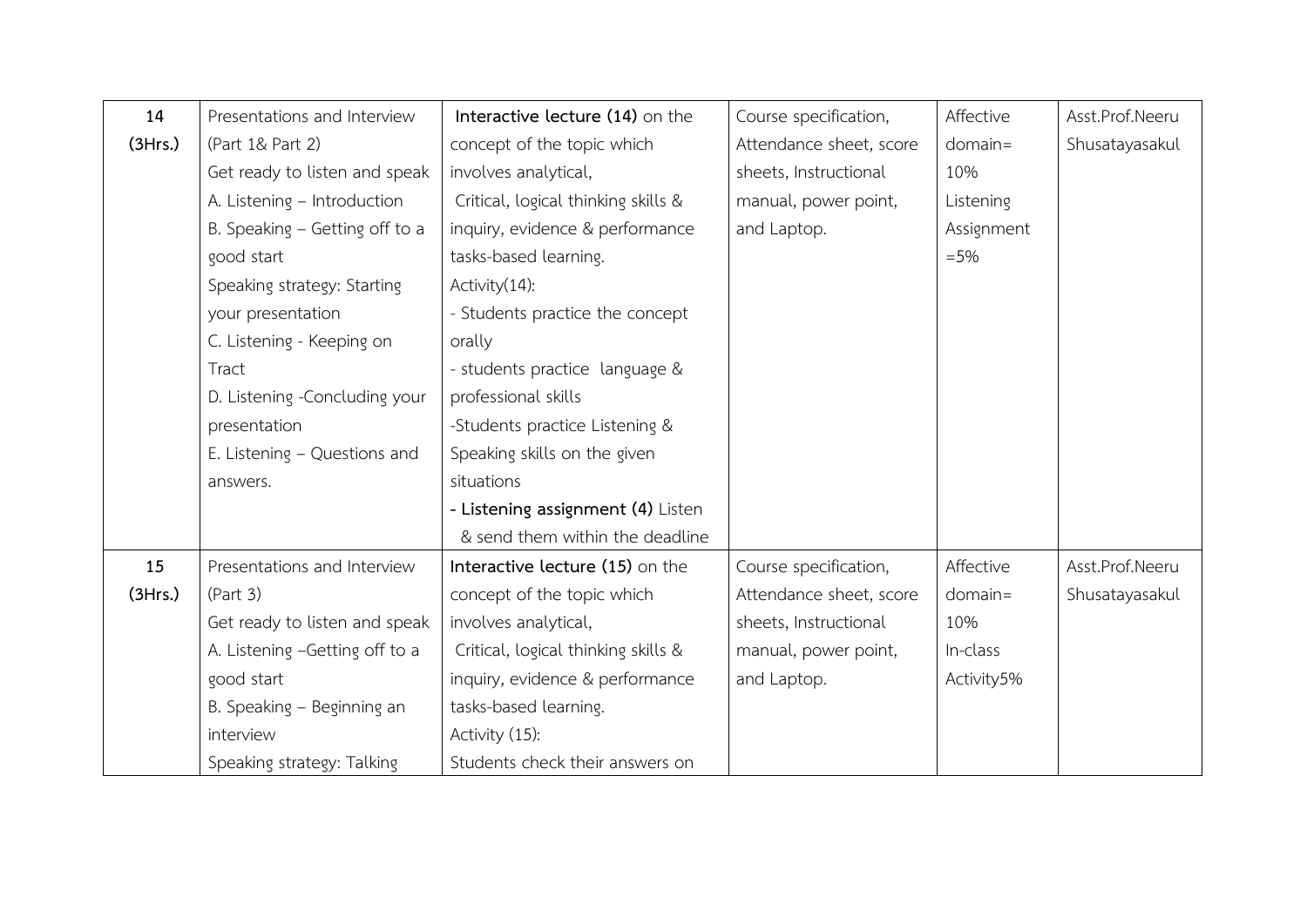|    | about yourself              | assignment (4)                  |                    |     |                 |
|----|-----------------------------|---------------------------------|--------------------|-----|-----------------|
|    | C. Listening - Knowing what | - Students practice the concept |                    |     |                 |
|    | employers want              | orally                          |                    |     |                 |
|    | D. Listening - Dealing with | - students practice language &  |                    |     |                 |
|    | difficult questions         | professional skills             |                    |     |                 |
|    |                             | -Students practice Listening &  |                    |     |                 |
|    |                             | Speaking skills on the given    |                    |     |                 |
|    |                             | situations                      |                    |     |                 |
| 16 | Final Examination           | Students take the Exam.         | Attendance & score | 20% | Asst.Prof.Neeru |
|    |                             |                                 | sheets, Laptop.    |     | Shusatayasakul  |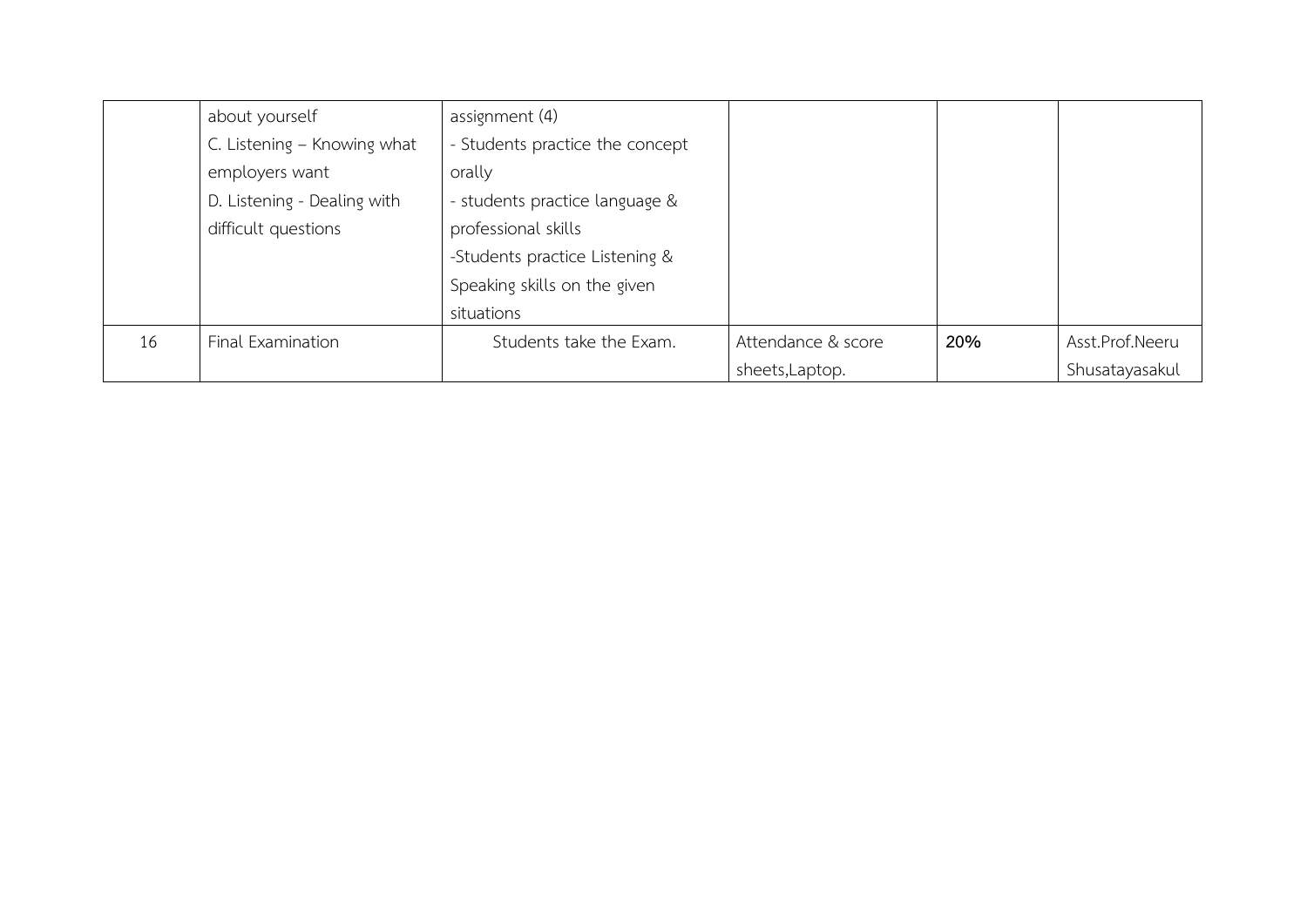## **5.2 Measurement and Evaluation**

### **1.Measurement: Score**

| 50% |
|-----|
| 20% |
| 10% |
| 20% |
|     |

# **2. Grade Evaluation: Norm-Referenced Criterion-Referenced**

| Grading Criteria |                |  |  |  |
|------------------|----------------|--|--|--|
| Score            | Grade          |  |  |  |
| 85-100           | A              |  |  |  |
| 79-84            | $\mbox{B}^+$   |  |  |  |
| 73-78            | B              |  |  |  |
| 67-72            | $\mathsf{C}^+$ |  |  |  |
| 61-66            | C              |  |  |  |
| 55-60            | $D^+$          |  |  |  |
| 50-54            | D              |  |  |  |
| $0 - 49$         | F              |  |  |  |
|                  |                |  |  |  |

## **Grading Criteria**

## **Section 6: Learning Resources**

## **6.1 Texts and main documents**

Shusatayasakul, N. (2019). *English Listening and Speaking in Context,* **(Learning materials),**Suan Dusit Graphic Site.

## **6.2 Documents and important information**

1)) BBC,CNN and You Tube based Listening

## **6.3 Documents and recommended information**

- 1) Reference books as required
- 2) SDU e-learning supplements

## **Section 7: Course Evaluation and Improvement**

## **7.1 Course evaluation strategies**

1) Confidential Evaluation of the course by English Program on line.

## **7.2 Teaching evaluation strategies**

- 1) Students' evaluation of classes
- 2) Observation of classes